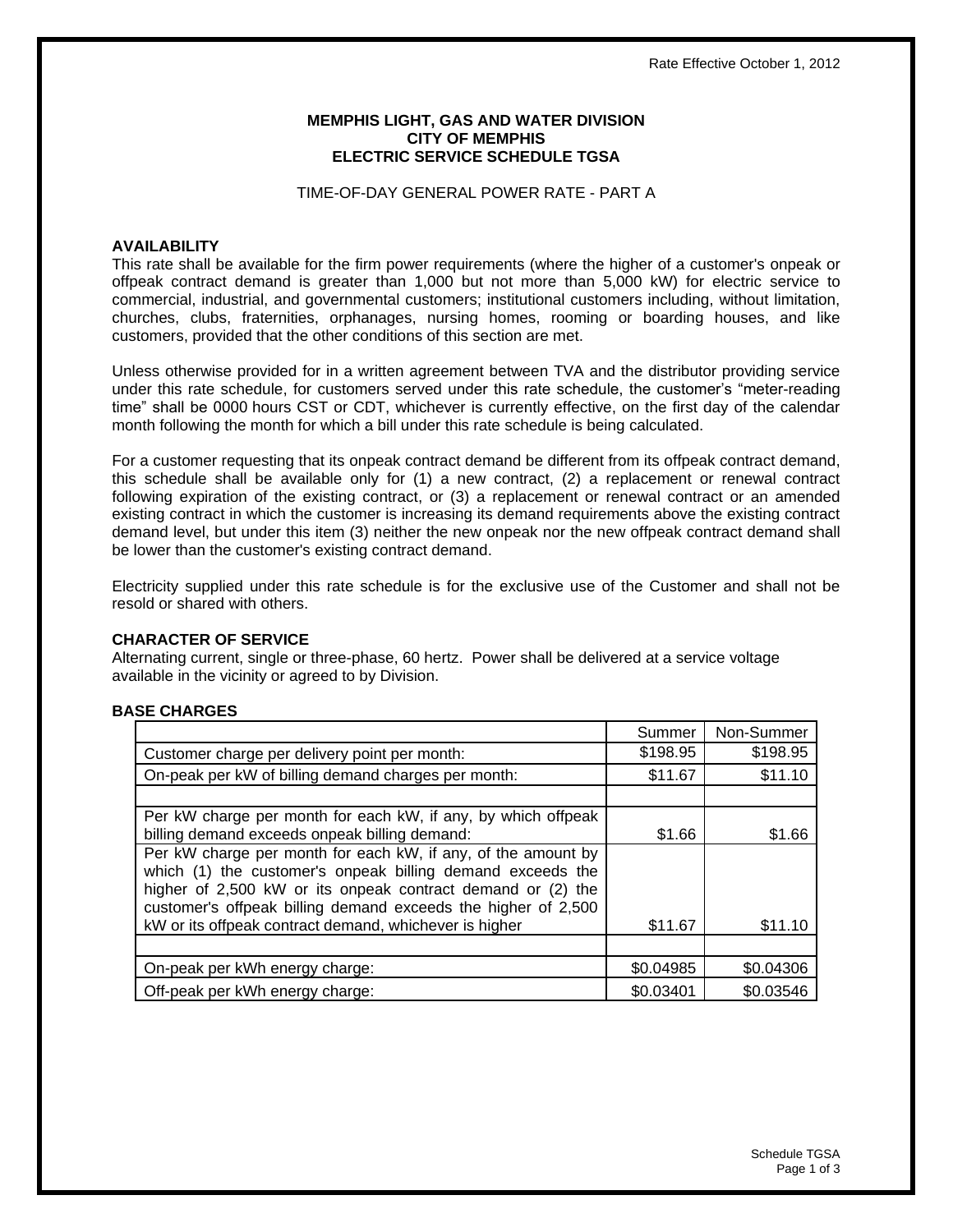# **TENNESSEE VALLEY AUTHORITY FUEL COST AND PURCHASED POWER ADJUSTMENT RIDER**

The above rates are subject to adjustment under the provisions of the Tennessee Valley Authority Fuel Cost and Purchased Power Adjustment Rider.

# **ADJUSTMENT**

The base demand and energy charges shall be increased or decreased in accordance with the current Adjustment Addendum published by TVA. (In addition, such charges shall be increased or decreased to correspond to increases or decreases determined by TVA in the value of the hydro generation benefit allocated to residential customers.)

# **DETERMINATION OF SEASONAL PERIODS**

Summer Period shall mean the May through Oct billing months. Non-Summer shall mean all other billing months.

## **DETERMINATION OF ONPEAK AND OFFPEAK HOURS**

Except for Saturdays and Sundays and the weekdays that are observed as Federal holidays for New Year's Day, Memorial Day, Independence Day, Labor Day, Thanksgiving Day, and Christmas Day, onpeak hours for each day shall be 11 a.m. to 9 p.m. during calendar months of May through October and from 3 a.m. to 1 p.m. during all other calendar months. All other hours of each day and all hours of such excepted days shall be offpeak hours. Such times shall be Central Standard Time or Central Daylight Time, whichever is then in effect. The onpeak and offpeak hours under this rate schedule are subject to change by TVA. In the event TVA determines that such changed onpeak and offpeak hours are appropriate, it shall so notify Division at least 12 months prior to the effective date of such changed hours, and Division shall promptly notify customer.

# **DETERMINATION OF ONPEAK AND OFFPEAK DEMAND AND ENERGY AMOUNTS**

The onpeak and offpeak kWh for any month shall be the energy amounts taken during the respective hours of the month designated under this rate schedule as onpeak and offpeak hours.

Division shall meter the onpeak and offpeak demands in kW of all customers taking service under this rate schedule. The onpeak demand and the offpeak demand for any month shall be determined separately for the respective hours of the month designated under this rate schedule as onpeak and offpeak hours and in each case shall be the higher of the highest average during any 30-consecutive-minute period beginning or ending on a clock hour of the month of (a) the load metered in kW or (b) 85 percent of the load in kVA plus an additional 10 percent for that part of the load over 5,000 kVA, and, except as provided below in this section, such amounts shall be used as the onpeak and offpeak billing demands. The onpeak billing demand shall in no case be less than 30 percent of the customer's onpeak demand amount. The offpeak billing demand shall in no case be less than 30 percent of the customer's offpeak demand amount.

For purposes of this section, the onpeak demand amount referred to above shall be the higher of the currently effective onpeak contract demand or the highest onpeak billing demand established in the preceding 12 months, and the offpeak demand amount referred to above shall be the higher of the currently effective offpeak contract demand or the highest offpeak billing demand established in the preceding 12 months.

## **MINIMUM BILL**

The monthly bill under this rate schedule shall not be less than the sum of (a) the base customer charge, (b) the portion of the base demand charge, as adjusted, applicable to onpeak billing demand applied to the customer's onpeak billing demand, (c) the portion of the base demand charge, as adjusted, applicable to the excess of offpeak over onpeak billing demand applied to the amount, if any, by which the customer's offpeak billing demand exceeds its onpeak billing demand, (d) the base onpeak energy charge, as adjusted, applied to the customer's onpeak energy takings, and (e) the base offpeak energy charge, as adjusted, applied to the customer's offpeak energy takings.